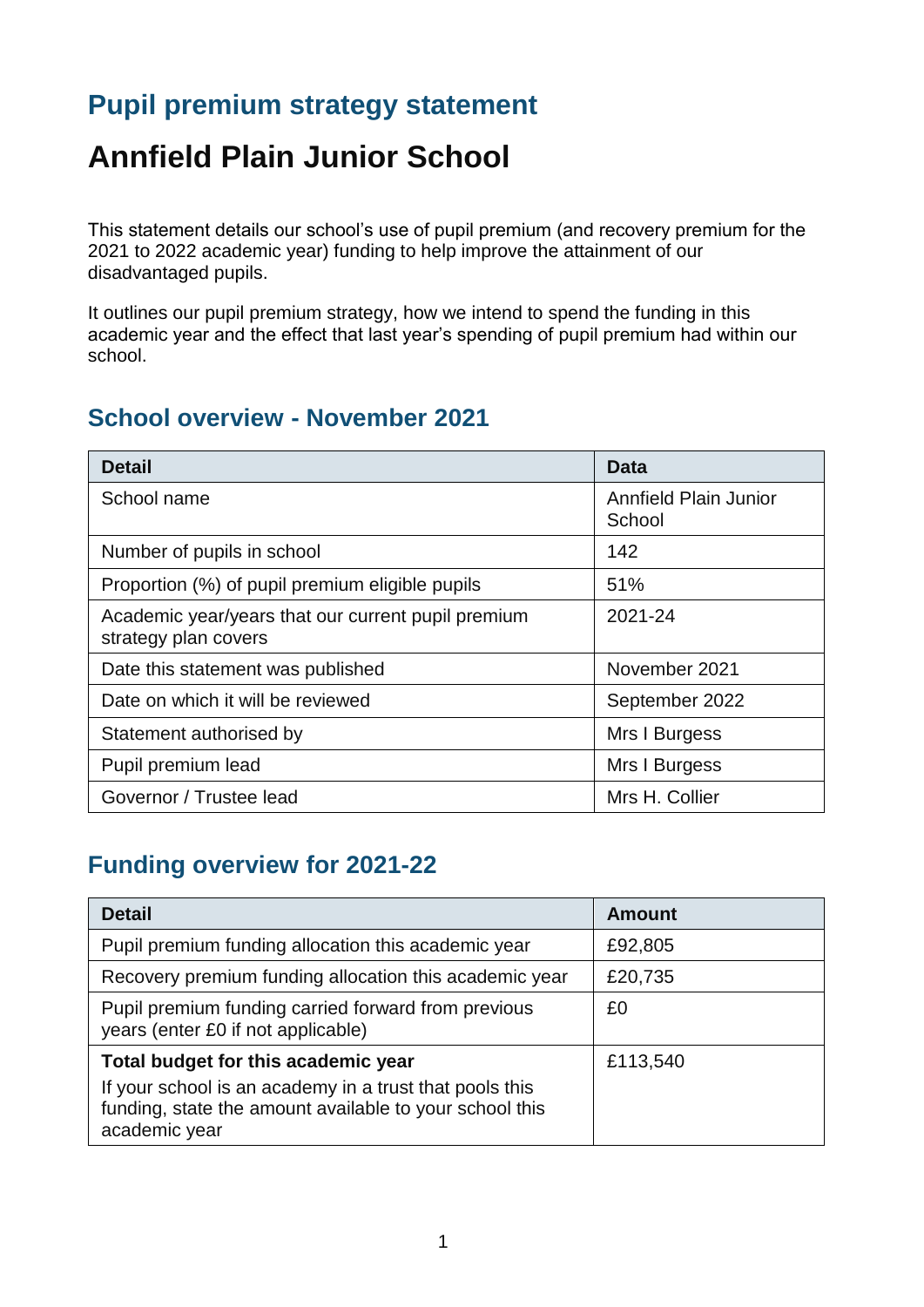# **Part A: Pupil premium strategy plan**

### **Statement of intent**

Annfield Plain Junior School is a small, rural school with 142 pupils on roll. It is situated in an area of deprivation within the top 20% of deprived wards in the country in the Multiple Deprivation Index. Our current pupil premium is significantly higher than national at 51% (national 31%).

Pupil Premium is designed to support schools to raise the attainment of socially disadvantaged children. Our aim is for all pupils to achieve their full potential both socially and emotionally, with the gap between PP pupils and non-PP pupils, in all core subjects, to be narrow. School's focus in 2021-24 is on continuing to use methods of supporting disadvantaged pupils with established intervention and support, which impact positively on outcomes, using ongoing high-quality CPD for staff and increased tutoring to target catch-up pupils. In order to reduce barriers to learning for PP pupils, SEMH specialist support and established SEMH interventions are an essential part of the school's PP plan.

In 2021-22 we will focus on:

High -quality CPD: the use of ongoing maths training to provide the most up to date catch-up materials, ongoing writing training and for new staff to access previous training, to ensure whole school approaches are consistent and delivered with consistency by new staff.

High-quality intervention and support for pupils needing additional academic intervention, small group support in class and use of National Tutoring Service to support catch-up using FFT Lightning Squad.

Reducing barriers to learning through SEMH support and intervention, including delivery of in-school intervention, use of specialist services and ensuring persistent absenteeism from 2020-21 is reduced.

#### **Challenges**

This details the key challenges to achievement that we have identified among our disadvantaged pupils.

| <b>Challenge</b><br>number | <b>Detail of challenge</b><br>Covid lockdowns and covid absences have increased the<br>challenge of each of the challenges itemised below.                                                                                                                                                                                                                |
|----------------------------|-----------------------------------------------------------------------------------------------------------------------------------------------------------------------------------------------------------------------------------------------------------------------------------------------------------------------------------------------------------|
|                            | Oral language skills are often lower for disadvantaged children than non-<br>disadvantaged children which slows reading progress/vocabulary devel-<br>opment in subsequent years.<br>Pupil premium is higher than national in all current year groups 2021-22:<br>Year 3 (41%), Year 4 (53%), Year 5 (48%),<br>School 51%, (national 31%)<br>Year 6 (59%) |
| $\mathcal{P}$              | On entry PP pupils have often attained below non-PP in all core<br>subjects and in some year groups attainment at KS1 places them in the<br>lower ability, catch-up and SEND groupings.                                                                                                                                                                   |
| 3                          | Higher percentage of PP children experiencing social and emotional<br>barriers to learning; by KS2 many PP children are already working with<br>external services and often present with complex social and emotional<br>needs.                                                                                                                           |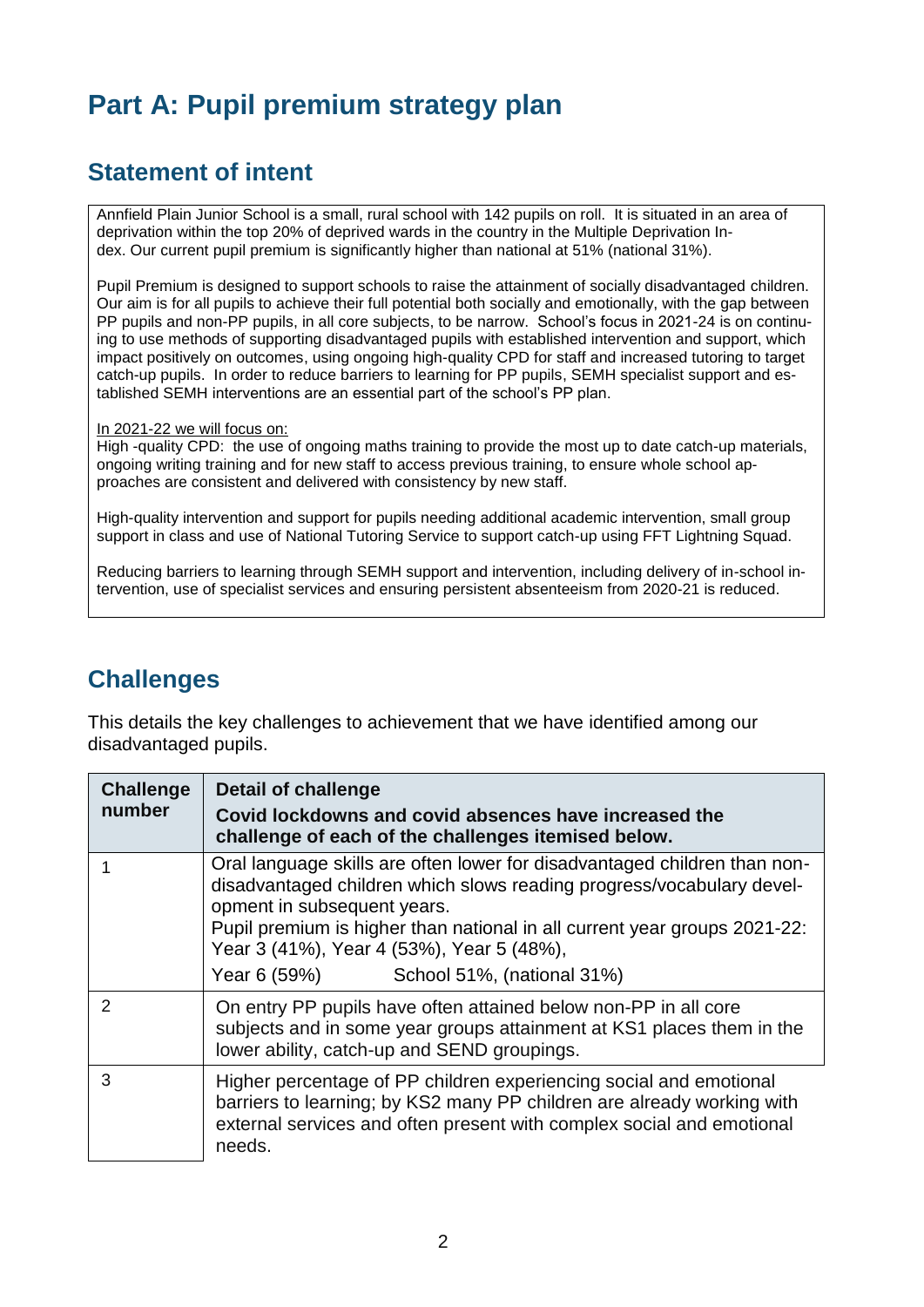| High levels of deprivation results in children having limited opportunities<br>to access experiences that enhance their vocabulary for reading and<br>writing.                                                                                     |
|----------------------------------------------------------------------------------------------------------------------------------------------------------------------------------------------------------------------------------------------------|
| Attendance is usually in line with national at 96%. In 2020-21 it was<br>95% (this does not include covid absences which is another 5%).<br>However, there is a higher percentage of persistent absenteeism in<br>2021-22, which needs addressing. |

### **Intended outcomes**

This explains the outcomes we are aiming for **by the end of our current strategy plan**, and how we will measure whether they have been achieved.

| <b>Intended outcome</b>                                                                                                                                                                                                                                                                                          | <b>Success criteria</b>                                                                                                                                                                                 |
|------------------------------------------------------------------------------------------------------------------------------------------------------------------------------------------------------------------------------------------------------------------------------------------------------------------|---------------------------------------------------------------------------------------------------------------------------------------------------------------------------------------------------------|
| Maintain a high percentage of PP<br>attaining ARE at end of KS2 in Reading<br>and Maths.                                                                                                                                                                                                                         | Gap between PP and non-PP remains<br>low for attainment in Reading & Maths.<br>PP pupils will attain ARE in line with non-<br>PP, if starting points are equal.                                         |
| Improved outcomes in progress for PP<br>pupils in core subjects, for those cohorts<br>where PP are making less progress than<br>non-PP at the end of the key stage.                                                                                                                                              | Pupils eligible for PP will make expected<br>progress in core subjects.<br>The gap will narrow in those year groups<br>where there are gaps.                                                            |
| Improved emotional well-being and<br>academic achievement for children<br>experiencing social and emotional<br>barriers to learning, allowing them full<br>access to curriculum and improved<br>achievement; supported through school's<br>range of social and emotional<br>interventions and external services. | Pupils eligible for PP, with social and<br>emotional barriers to learning, will make<br>rapid progress and a greater percentage<br>will achieve ARE.<br>Lockdowns have proved an additional<br>barrier. |
| Improve children's vocabulary for reading<br>and writing which will enrich their life<br>experiences and impact upon their<br>language development, personal and<br>social development and achievement.                                                                                                          | Pupils eligible for PP will make rapid pro-<br>gress and a greater percentage will<br>achieve ARE in reading and writing.                                                                               |
| For all pupils to attend school regularly to<br>achieve their full potential.                                                                                                                                                                                                                                    | Persistent absenteeism is reduced from<br>the percentage of 2021-22.                                                                                                                                    |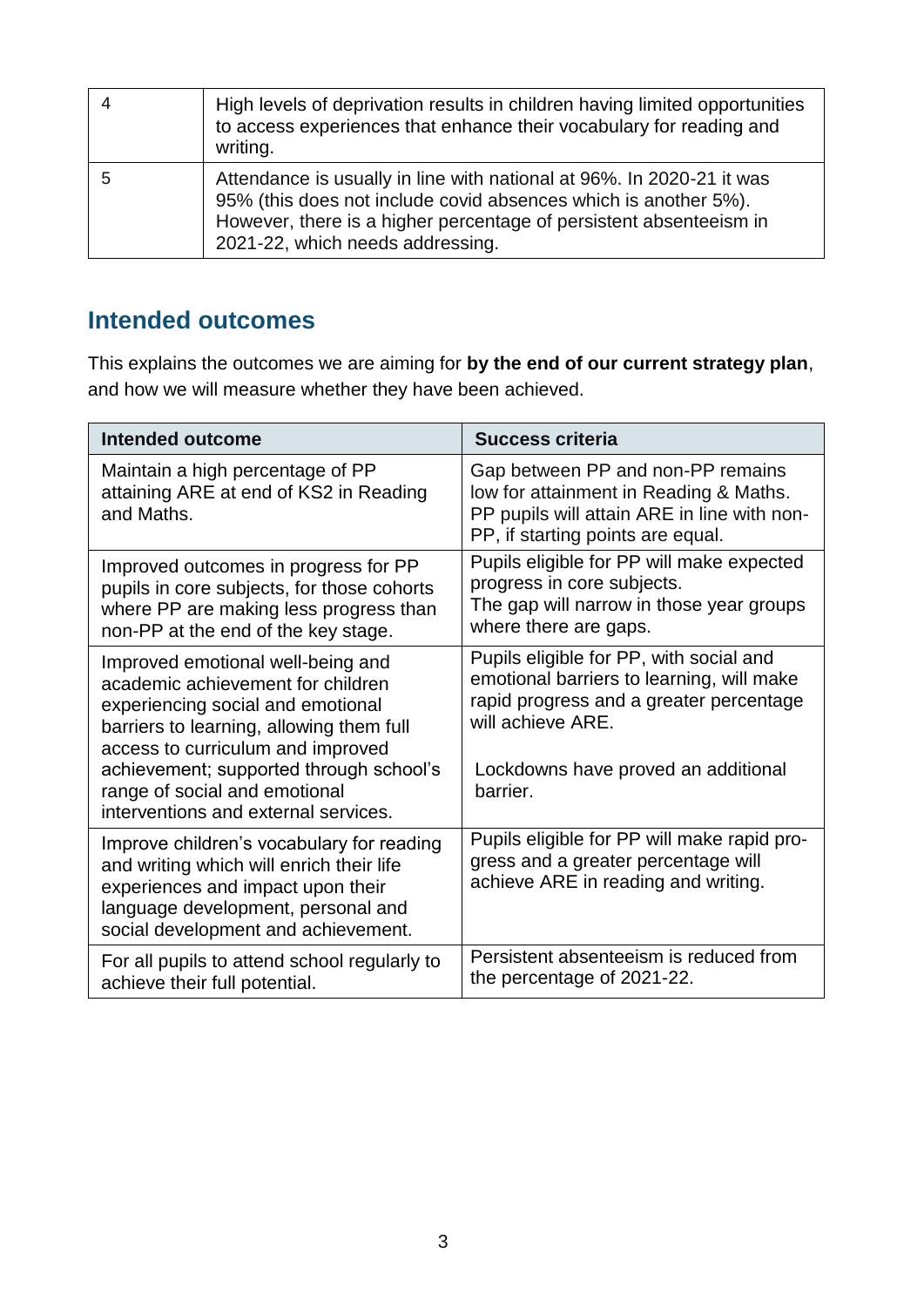## **Activity in this academic year**

This details how we intend to spend our pupil premium (and recovery premium funding) **this academic year** to address the challenges listed above.

#### **Teaching (for example, CPD, recruitment and retention)**

Budgeted cost: £10,878

| <b>Activity</b>                                                                                                                                                                                                                                                                                                            | Evidence that supports this approach                                                                                                                                              | <b>Challenge</b><br>number(s)<br>addressed |
|----------------------------------------------------------------------------------------------------------------------------------------------------------------------------------------------------------------------------------------------------------------------------------------------------------------------------|-----------------------------------------------------------------------------------------------------------------------------------------------------------------------------------|--------------------------------------------|
| Maths whole staff<br>CPD for core subjects<br>-Maths hub LH £800<br>-Vanessa Brown<br>£1,200<br>-Jane Considine<br>£1,300                                                                                                                                                                                                  | EEF teaching and learning toolkit - review of<br>evidence of impact of mastery approach to<br>teaching:<br>High impact for very low cost based on limited<br>evidence (+5)        | 1,2                                        |
| Four new staff<br>reciprocal reading,<br>comprehension &<br>vocabulary training<br>with FFT £3,600                                                                                                                                                                                                                         | EEF teaching and learning toolkit - review of<br>evidence of impact of teaching comprehension<br>strategies:<br>High impact for very low cost based on<br>extensive evidence (+6) | 1,2,4                                      |
| Personalised ICT pro-<br>grams to develop core<br>subjects, as an addition<br>to use at home, as well<br>as school, to provide a<br>structured,<br>personal-<br>ised route of learning.<br>Reading Plus Whole<br>School Licence £9,000<br>for 3 years (3rd year<br>£3,000)<br>Spellzone £398<br>Sumdog<br>numeracy<br>£580 | EEF teaching and learning toolkit - review of<br>evidence of impact of teaching comprehension<br>strategies:<br>High impact for very low cost based on<br>extensive evidence (+6) | 1,2,4                                      |

**Total budgeted cost: Training £6,900 ICT programs £3978 Total:£10,878**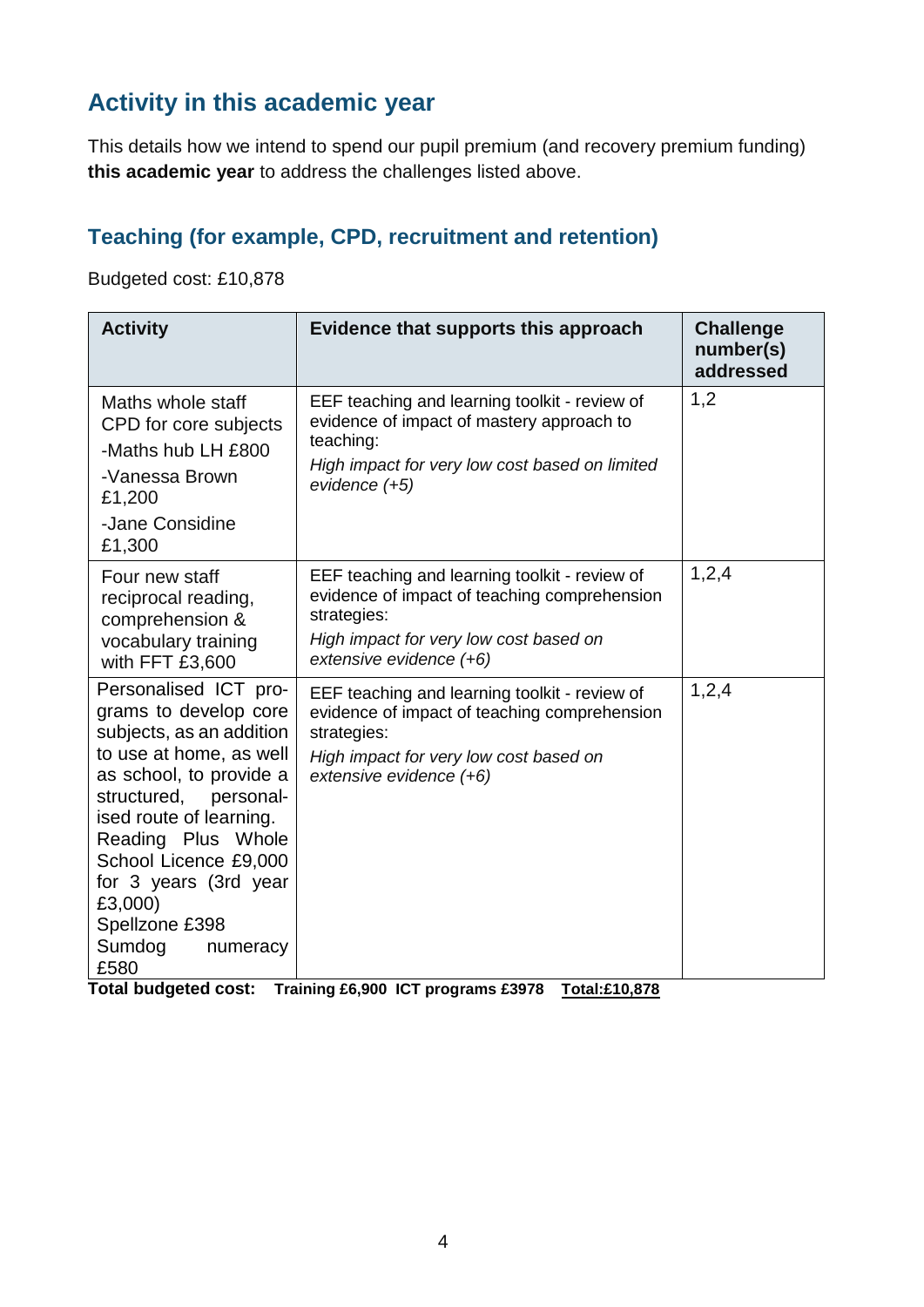#### **Targeted academic support (for example, tutoring, one-to-one support structured interventions)**

Budgeted cost: £

| <b>Activity</b>                                                                                                                                                                                                                         | Evidence that supports this approach                                                                                                                                                                                                                                                                                                                                                   | <b>Challenge</b><br>number(s)<br>addressed |
|-----------------------------------------------------------------------------------------------------------------------------------------------------------------------------------------------------------------------------------------|----------------------------------------------------------------------------------------------------------------------------------------------------------------------------------------------------------------------------------------------------------------------------------------------------------------------------------------------------------------------------------------|--------------------------------------------|
| LSAs to support pupils<br>with significant catch-<br>up need through struc-<br>tured interventions:<br>RWI:<br><b>RWI Freshstart;</b><br>Phonics through phases;<br><b>Reciprocal Reading;</b><br>Reading Plus;<br>FFT Lightning squad. | EEF teaching and learning toolkit - review of evi-<br>dence of impact of high quality additional adult feed-<br>back:<br>High impact for very low cost based on moderate<br>evidence. $(+8)$<br>EEF teaching and learning toolkit - review of<br>evidence of impact of teaching comprehension<br>strategies:<br>High impact for very low cost based on extensive<br>$e$ vidence $(+6)$ | 1,2,4                                      |
| <b>National Tutoring Service</b><br>to run a 6 week FFT<br>Lightning Squad training<br>for a further 25 pupils $-$<br>mostly Y3.                                                                                                        | EEF teaching and learning toolkit - review of evi-<br>dence of impact of small group tuition/support:<br>medium impact for low cost based on moderate evi-<br>dence. $(+4)$                                                                                                                                                                                                            | 1,2,4                                      |
| TAs to support pupils<br>classroom<br>within<br>to<br>catch-up through individ-<br>ual support & feedback<br>focusing on vocabulary &<br>smaller Maths support<br>groups.                                                               | EEF teaching and learning toolkit - review of evi-<br>dence of impact of teaching assistant support:<br>moderate impact for moderate cost based on<br>moderate evidence. $(+4)$                                                                                                                                                                                                        | 1,2,4                                      |

**Total budgeted cost: £83,267**

**FFT Lightning Squad tutoring school contribution: £2,363 LSA Intervention equivalent & support in class Maths 3.0 = £80,904** 

#### **Wider strategies (for example, related to attendance, behaviour, wellbeing)**

#### Budgeted cost: £27,510

| <b>Activity</b>                                                                   | <b>Evidence that supports this</b><br>approach                                                             | <b>Challenge</b><br>number(s)<br>addressed |
|-----------------------------------------------------------------------------------|------------------------------------------------------------------------------------------------------------|--------------------------------------------|
| LSA social and emo-<br>tional interventions:<br>-one-to one Listening<br>Matters; | EEF teaching and learning toolkit - re-<br>view of evidence of impact of social and<br>emotional learning: | 3                                          |
| -small groups Getting<br>Along, Socially Speak-<br>ing, Relax Kids, Talka-        | Moderate impact for low cost based on<br>extensive evidence. (+5)                                          |                                            |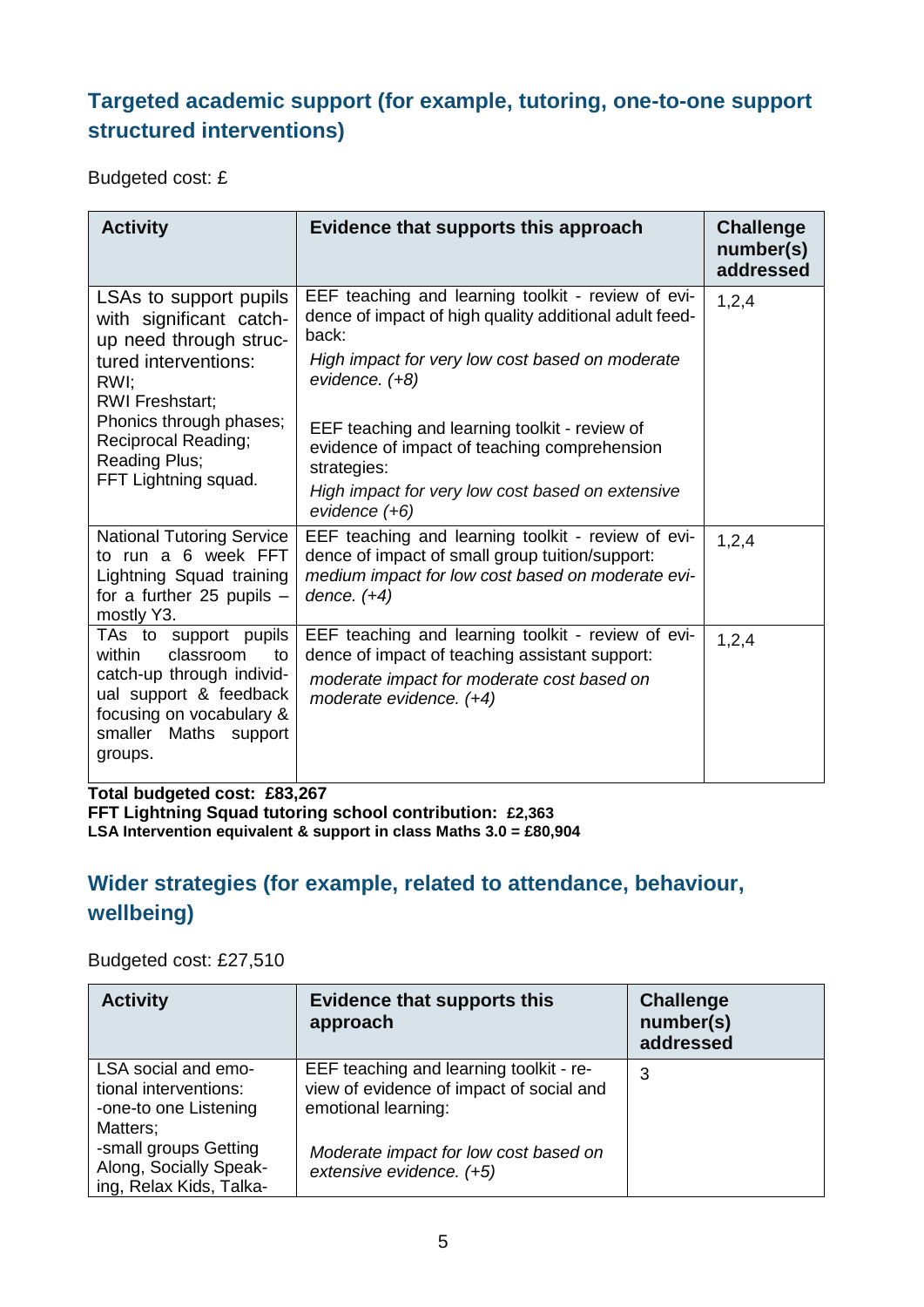| bout, Rainbows Bereave-<br>ment Counselling, super-<br>vision of mediators &<br>buddies. 0.3 TA                                                                                                                                                                 |     |   |
|-----------------------------------------------------------------------------------------------------------------------------------------------------------------------------------------------------------------------------------------------------------------|-----|---|
| Service Level Agree-<br>ments for external ser-<br>vices to support social<br>and emotional interven-<br>tions:<br>-EWEL early Intervention<br>Service (£7,600)<br>-Counselling Services<br>(E8, 640)<br>-Education Psychologist<br>(E2,500)<br>Total = £18,740 |     |   |
| Employment of<br>attendance officer by<br>trust to complete face to<br>face work with families -<br>paid for by SLP this<br>year.                                                                                                                               |     | 5 |
| Attendance officer<br>monthly to collate data,<br>letters etc. £680<br>$\sim$ $\sim$<br>.                                                                                                                                                                       | . . |   |

#### **Total budgeted cost for wider strategies:**

TA internal social and emotional interventions (0.3 sessions) £8090 External SLA £18,740 Attendance Officer £680 **Total: £27,510**

## **Total budgeted cost: £121,655**

#### **Teaching: £10,878**

#### **Targeted academic support: £83,267**

#### **Wider strategies: £27,510**